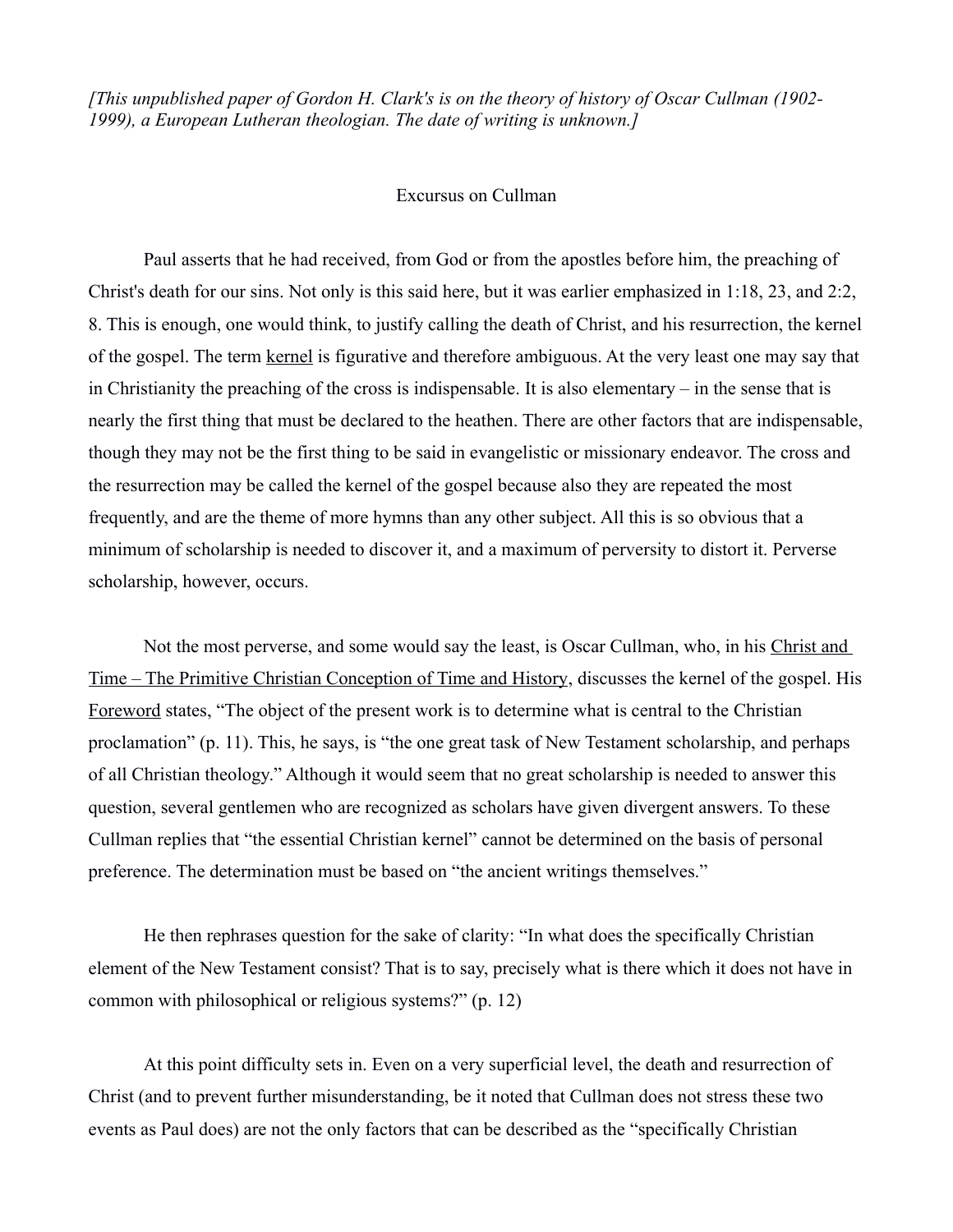element" in the New Testament. Or, to use Cullman's other phraseology, they are not the only factors that are "precisely what is there which it does not have in common with philosophical or religious systems." The doctrine of immediate imputation of Adam's sin, though it does not receive the frequent mention that the crucifixion receives, is equally foreign to other religious systems. On a less superficial level one can argue that the Christian concept of God has nothing in common with any non-Christian system. Not only is the Christ conception Trinitarian, but the complex of omnipotence, love, justice, irresistible grace, sanctification, all of which together with other factors are integral to the Christian concept of God, leaves only a verbal similarity between them as used in Islam or Hinduism and as found in the Bible. $<sup>1</sup>$  $<sup>1</sup>$  $<sup>1</sup>$ </sup>

However, Cullman believes that while much of Biblical theology is common to other systems, there is one unique element. This single element is the Christian concept of time. As one reads further into Cullman's book, one wonders if this is a single element or whether it is a series of events. Clearly the term time is not used in the usual Aristotelian, Kantian, philosophic, and scientific meaning. Indeed, Cullman nowhere defines time, and the Einsteinian problem of identifying simultaneity is far from his thought. He actually means history, not time. Now, history may consist of many events, but it is convenient to treat it as the single factor that distinguishes Christianity from Hinduism, Greek philosophy, and physical science.

Cullman now lays the foundation for his theory by noting how our modern calendars count the years. About A.D. 500 the Christian west began to date events as so many years after the birth of Christ. As late as A.D. 1700 there arose the wisdom of also dating events as so many years before the Birth of Christ. Our present calendars therefore are not linear from creation, as the Jewish calendar is, but are linear in two directions from a center. This agrees, Cullman says, with "the Primitive Christian conception of time and history." Now, whether primitive Christian (Peter, Matthew, and Mark?) had any clear concept of time or history may be doubted; but that this general scheme is Christian need not be contested.

The next step is to assert that "the theological affirmation which lies as the basis of the Christian chronology … asserts … that from this mid-point all history is to be understood and judged." (p. 19). From this mid-point an "unlimited series of numbers" starts off in both directions. But let us readers not

<span id="page-1-0"></span>1 For a detailed argument secoligion Reason and Revelation, G.H. Clark, Presbyterian and Reformed Pub. Co., 1961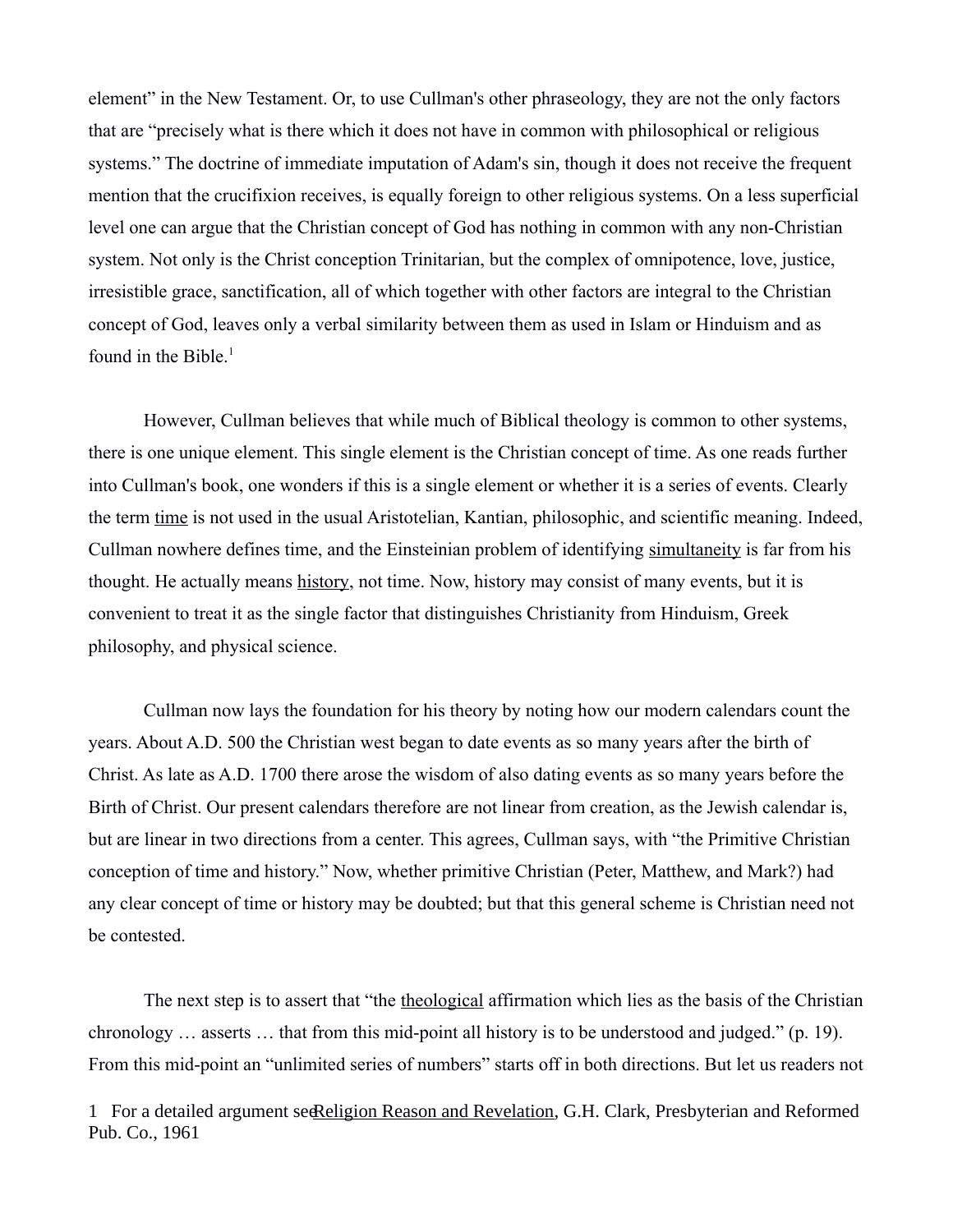be carried away in both directions by enthusiasm. It does not seem correct to say that all history shall be judged by an event that took place in the year one. Say indeed that the Father has committed all judgment to the Son; that judgment is pronounced on the basis of divine Law, and that acquittal depends on the imputed righteousness of Christ, but it is loose talk to say that history will be judged by an event in the year one. Further loose talk is found in an "unlimited series of numbers." This is good arithmetic, but it is false as Christian history. The creation of man occurred a finite number of years before the birth of Christ, and history will end a finite number of years afterward. These rather obvious flaws in the argument, though they could be corrected, or without damage forgotten, warn the reader to be alert at every step.

Granting, however, that the Christian presupposition underlying the construction of our calendar is foreign to the principles of secular historiography, we also grant that equally foreign to secularism is the Biblical restriction of interest to a limited series of events. Abraham and his family are important but Ur of the Chaldees is not. The Exodus is important, but Egyptian history before Jacob and after Moses is useless. Jesus was born during the reign of Augustus, but the Punic Wars are irrelevant. Secular historians, while recognizing certain periods as more important in one way or another, treat all ages and all nations as equal in principle. Cullman very appropriately uses Celsus to express his secular viewpoint: "Jews and Christians appear to me like a host of bats or ants who come out of their hiding places, or like … worms who hold a meeting and say to one another, 'To us God reveals and proclaims everything. He does not trouble himself with the rest of the world …"[2](#page-2-0)

But with this excellent quotation from Celsus in mind, Cullman somehow manages to contradict himself by stating, "Even from this viewpoint [This Christian viewpoint which ignores China and the Incas] there remains wide room for the historian to carry on his particular task of organizing and investigating general history, as he is accustomed to do, in quite other 'secular' connections, and he can do this without coming into conflict with Primitive Christianity's Christocentric view of history." (p. 20). Of course, this is precisely what the secular historian cannot do. His description or construction of events has no place for a final divine judgment, at least for the kind of divine judgment described in the New Testament. His view of the nature of any event is totally inconsistent with the Christian concept of events. Cullman in fact admits this, for in the very next paragraph he says, "The latter [Christian] view, however, makes the claim ... to render a <u>final judgment</u> even on the facts of general history ..." (p.20) But this judgment is, in part, that the secular historian is wrong.

<span id="page-2-0"></span>2- The same argument is found in God and Evil, written by C.E.M. Joad before his conversion.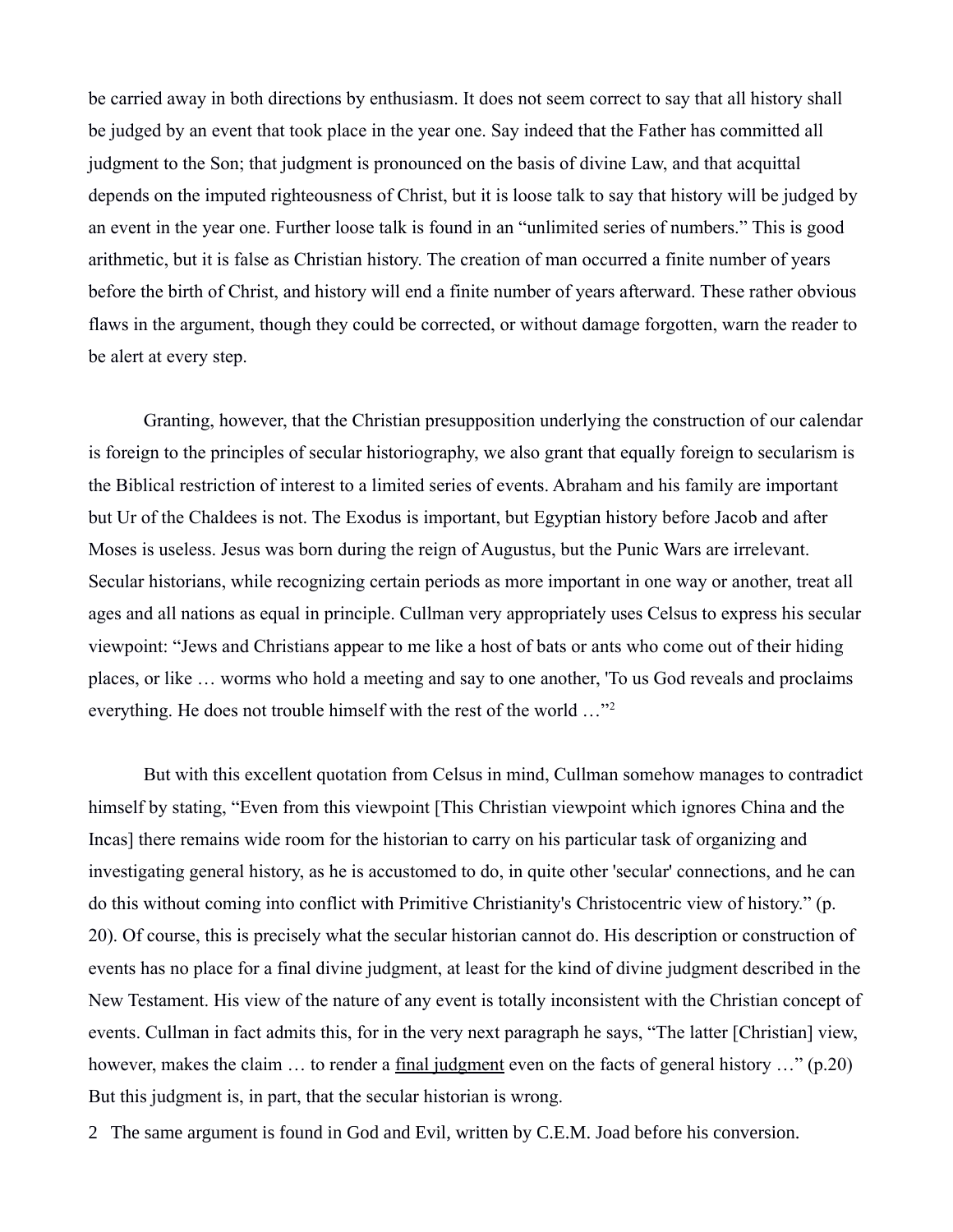The importance of the contrast between Christian and secular history sharpens as Cullman develops his thesis. The secular historian, he says, will always consider the series of events chosen by the Christian to be a peculiar selection. But what he considers peculiar, arbitrary, and queer, is precisely the essence of Christianity. In fact, asserts Cullman, "all Christian Theology in its innermost essence is Biblical history. … [Christ] has become history in all his fullness. … The historical work of Jesus of Nazareth is regarded as the full [ital. His] expression of the divine revelatory action …" (pp. 23, 24)

This is not the modern secular view; but it is not the Biblical view either. The reason is that for all his insistence on divine revelation, his idea of revelation differs from that of the Bible. There is of course a sense in which events like the Exodus, or even an auto accident, reveal God. Yet while Christianity would be a false religion if the events of Israel's history were not historical, these events by themselves would reveal no more about God than an auto accident.

The central issue here is revelation. Cullman is so suspicious of anything "speculative, philosophical, metaphysical" that he writes "Everything that the first Christians proclaim in their writings is revelation of God's action in Christ." (p. 26) Yet between these two questions he refers to "the earliest two-part confession" where "it is said, <u>one</u> (ital his) God the Father, from whom are all things …" Now, orthodox Christianity does not deny that Christ was the agent in creation; but the proclamation of "One God" is not a "revelation of God's action in Christ." It is a theological, theocentric, not Christocentric, confession, which can even be called philosophical and metaphysical. This confession is a revelation; it is not an historical event.

Since it is theological and, even without explicit mention of the Holy Spirit, essentially Trinitarian, it is strange that on these very pages Cullman declares "With every other division [of creeds into sections] even the trinitarian, one runs to risk of introducing into the New Testament, a later speculative formulation of questions which is foreign to Primitive Christianity; one runs the risk of obliterating or at least of weakening Primitive Christianity through orientation to revelatory and redemptive history … under the influence of Greek speculative though, [the Trinitarian debates] permit Primitive Christianity's central conception of time and history to fall into the background."

No, first of all, the doctrine of the Trinity is nowhere to be found in Greek philosophy. Nor is Greek Philosophy anywhere to be found in Athanasius. His De Decretis contains only two minor and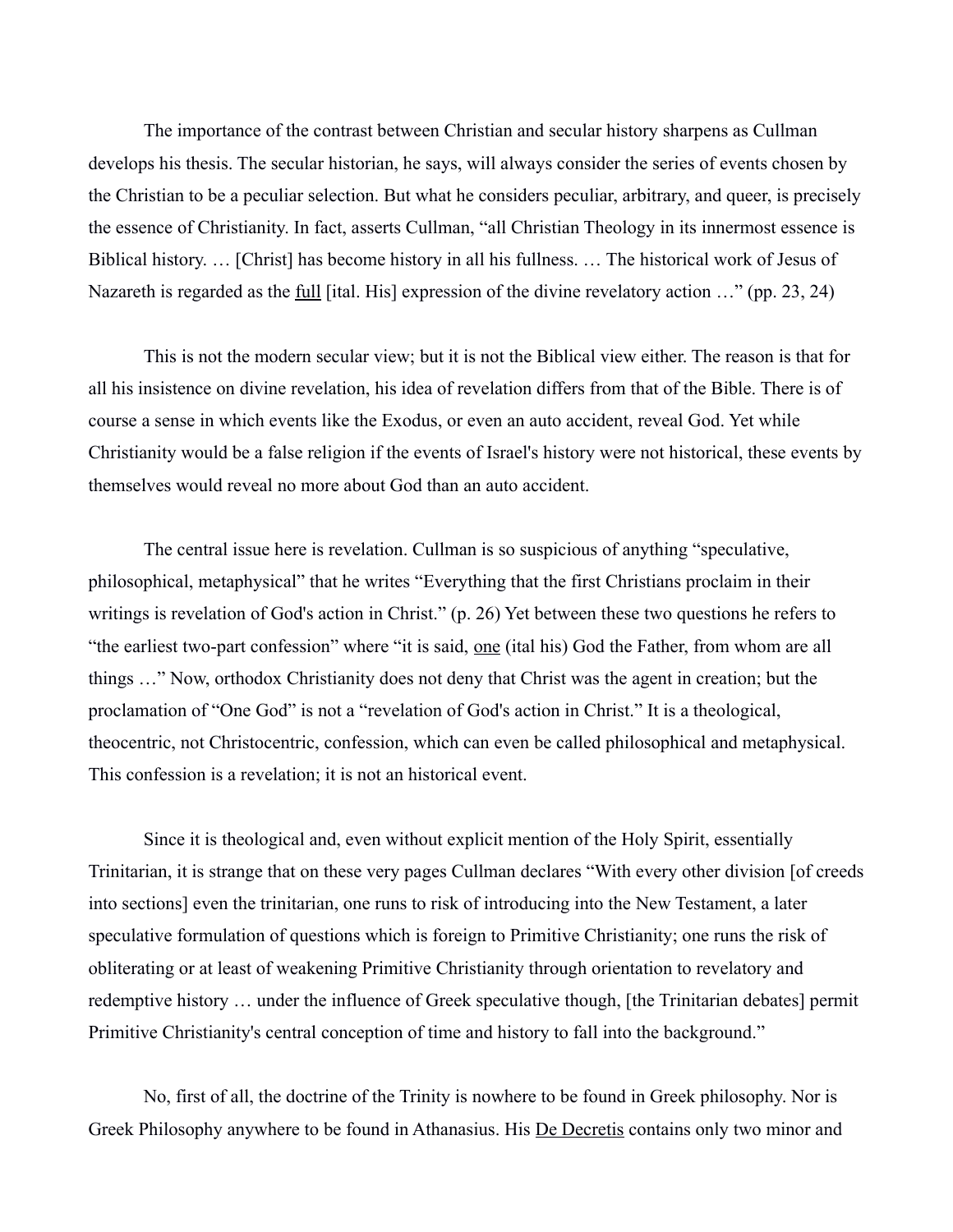derogatory references to the philosophical schools. In the second place, the Nicene Creed definitely, even prominently asserts historical events: "who for us men and for our salvation came down from heaven, and was incarnate by the Holy Spirit of the Virgin Mary, and was made man, and was crucified also for us under Pontius Pilate. He suffered and was buried; and the third day he rose again, according to the Scriptures …"

This can hardly be described as permitting Primitive Christianitys emphasis on history to fall into the background. Cullman apparently thinks that any addition to the bare, uninterpreted events obscures or denies them. He does not seem to see that event plus explanation does not equal no event.

Now, some of his argumentation is very fine as a reply to Bultmann and other Neo-orthodox or dialectical theologians. Nothing could be more true or more applicable than his remark that no one can reject all history and still preserve Christian faith. Renan and many nineteenth century critics claimed to preserve Christianity by discarding history and erecting an ethical religion based on – only some statement in – the Sermon on the Mount. Albert Schweitzer, even though he put an end to ethical modernism by showing – what every other orthodox Christian has always known – that eschatology cannot be eradicated from primitive Christianity, discarded the history, dismissed Jesus as insane, and built a religion on the principle of reverence for life. Bultmann too discards the historical events as merely a literary, culturally-conditioned first century framework and "preserves" the disciples' remarkable anticipations of French existentialism. Against the total eradication of history, Cullman's judgment is just.

But there are two points which vitiate Cullman's construction. The first has already been stated. To defend history by denying the Biblical explanation of the events destroys Christian faith as much as existentialism does. The explanation includes the doctrine of the Trinity, the eternal decree, and a complex of doctrines which, though not themselves historical, underly the events. Were the arbitrary, ingenious, and subjective explanations of every theologian and critic brought into court on an equal footing, the result would be that no meaning could authoritatively be assigned to any event, and that non-authoritatively every meaning could be assigned.

But orthodox Christianity has always asserted the Biblical explanations of these events. Revelation is not confined to the events as such; they reveal almost nothing. Revelation must include, in a very real sense revelation must be a verbal communication of truth. But this is what Cullman will